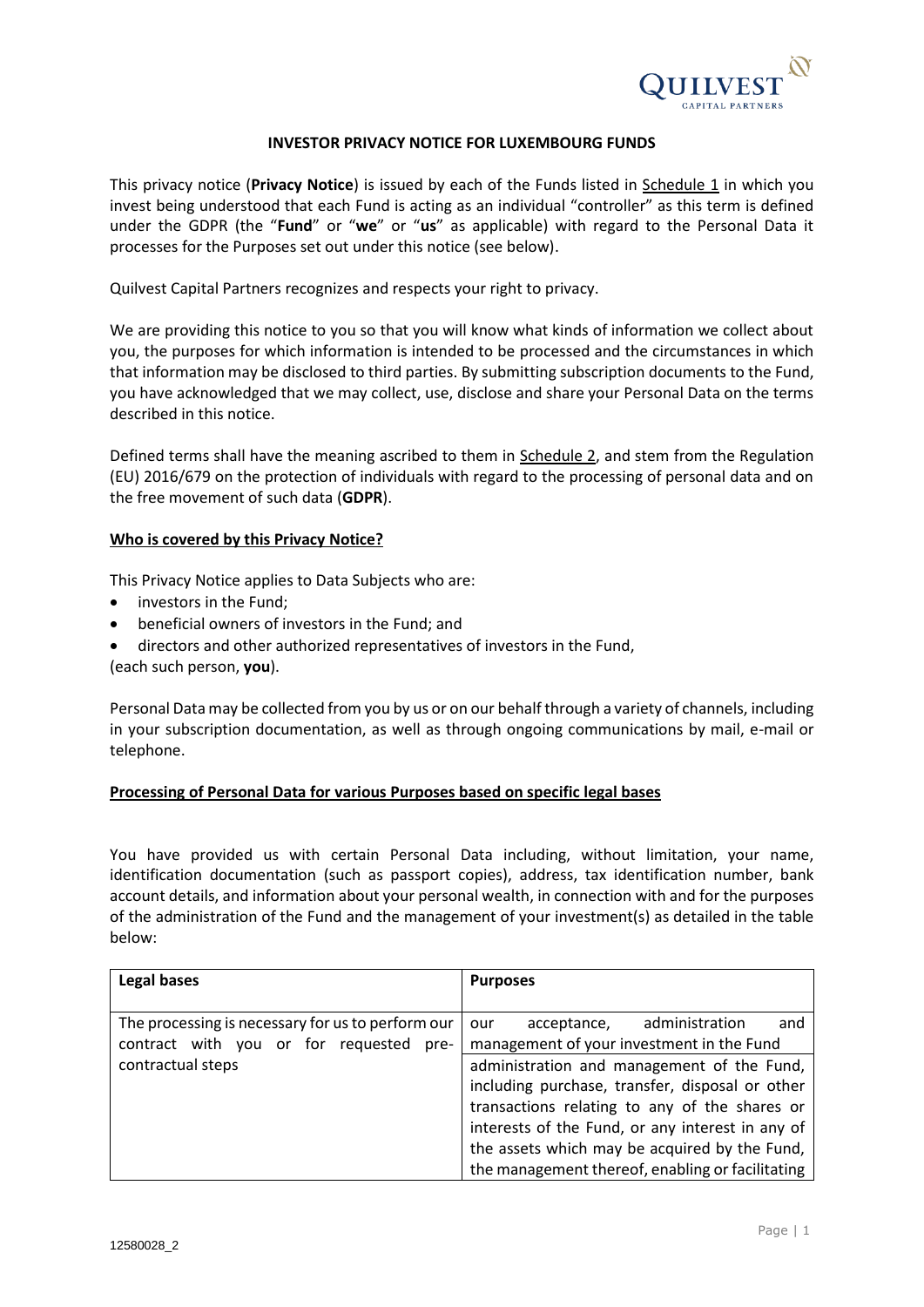

|                                                                                                                                                                | such management and the Fund's agents or<br>delegates performance of their respective<br>functions in connection with the Fund, and all<br>purposes incidental thereto;                                                                                                                                                                                                                                                                                                                                |
|----------------------------------------------------------------------------------------------------------------------------------------------------------------|--------------------------------------------------------------------------------------------------------------------------------------------------------------------------------------------------------------------------------------------------------------------------------------------------------------------------------------------------------------------------------------------------------------------------------------------------------------------------------------------------------|
|                                                                                                                                                                | specific and/or periodic reporting to investors<br>general<br>holding,<br>management<br>and<br>administration of the Fund's registers, and<br>where applicable, capital or similar accounts                                                                                                                                                                                                                                                                                                            |
| The processing is necessary to comply with our<br>legal and regulatory obligations                                                                             | verification and background checks, including<br>Know-Your-Customer<br>AML<br>and<br>checks,<br>customer due diligence, and such other checks<br>or prudential duties as may be necessary in<br>compliance with applicable laws                                                                                                                                                                                                                                                                        |
|                                                                                                                                                                | archival of documents and records in both<br>electronic and physical form for record keeping<br>purposes, maintaining records of customer<br>instructions and transactions, whether through<br>phone recordings, hard copy documents, soft<br>documents,<br>instructions<br>copy<br>given<br>via                                                                                                                                                                                                       |
|                                                                                                                                                                | electronic means<br>conducting financial reporting to supervisory<br>authorities                                                                                                                                                                                                                                                                                                                                                                                                                       |
|                                                                                                                                                                | compliance with any applicable rules, laws and<br>regulations, codes of practice or guidelines,<br>including, without limitation, compliance with<br>laws and regulations (local and foreign) which<br>may apply to the Fund, its management<br>(including any delegate thereof), or to assist in<br>law enforcement and investigations by relevant<br>authorities, including but not limited to cross-<br>border tax reporting (in particular CRS/FATCA) or<br>with beneficial ownership declarations |
|                                                                                                                                                                | specific and/or periodic reporting to investors<br>preventing inside trading and related illegal<br>activities                                                                                                                                                                                                                                                                                                                                                                                         |
|                                                                                                                                                                | holding,<br>management<br>general<br>and<br>administration of the Fund's registers, and<br>where applicable, capital or similar accounts                                                                                                                                                                                                                                                                                                                                                               |
| The processing is necessary for the performance<br>of a task carried out in the public interest or in<br>the exercise of official authority vested in us       | preventing, detecting and investigating crime,<br>including fraud and any form of financial crime                                                                                                                                                                                                                                                                                                                                                                                                      |
| The processing is necessary for our or a third<br>party's legitimate interests (as listed here) and<br>where your interests do not override these<br>interests | monitoring or recording any communications<br>between you on the one part and the Fund's<br>agents or delegates on the other part including<br>telephone calls, for the purpose of verifying<br>instructions, analysing, assessing and improving<br>services, training and quality purposes, security                                                                                                                                                                                                  |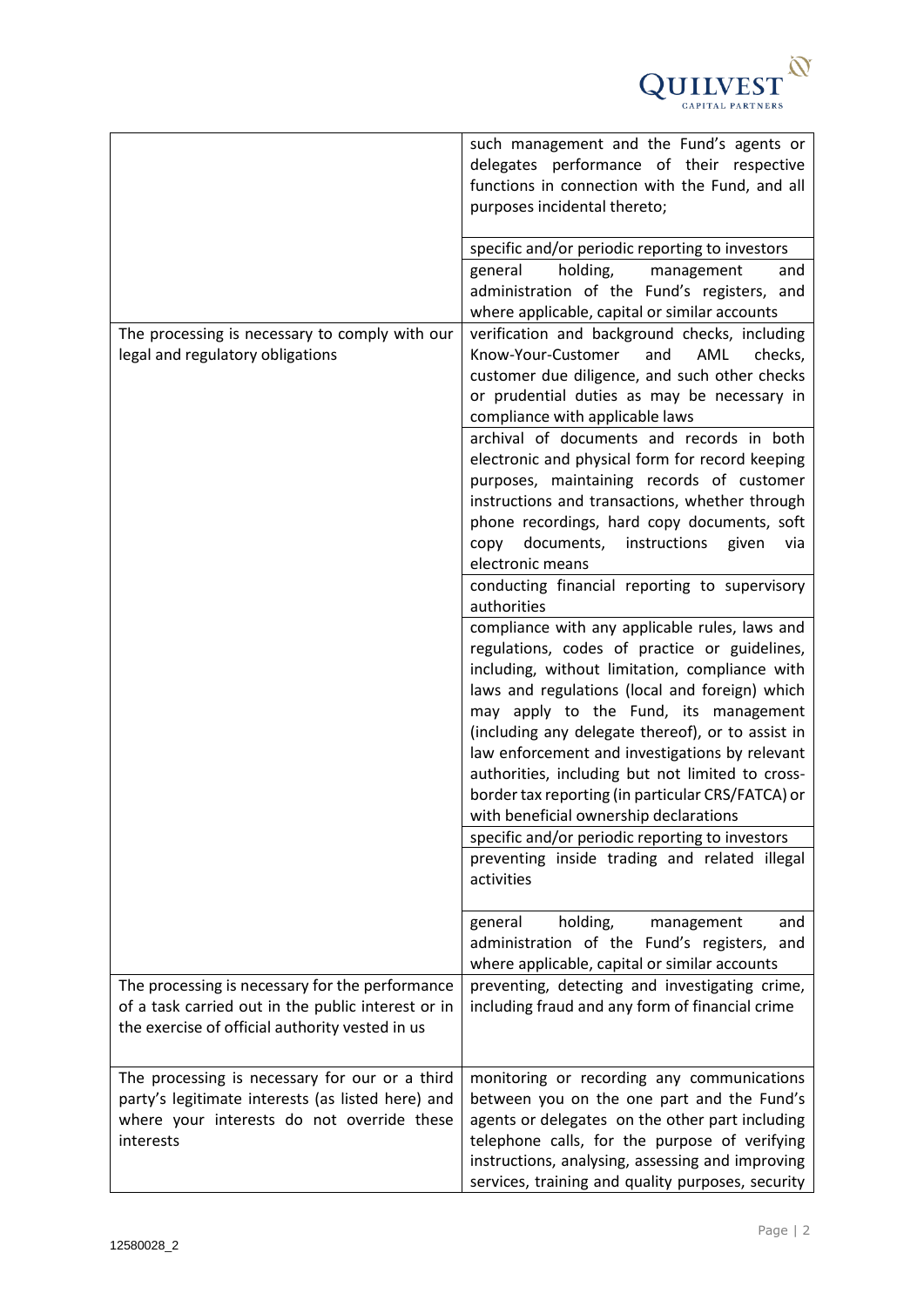

| and the prevention and detection of crime, or<br>submitted in evidence in any proceeding to<br>your subscription<br>which<br>document<br>for |
|----------------------------------------------------------------------------------------------------------------------------------------------|
| investment in the Fund may relate or may be                                                                                                  |
| relevant for, and you hereby warrant that you                                                                                                |
| have informed all of your directors, officers,                                                                                               |
| employees and agents to the collection, use,                                                                                                 |
| disclosure, processing or retention of such<br>recording for such purposes to the extent<br>relevant                                         |
| analysis related to the Fund's operations                                                                                                    |
| complying with the Fund's policies<br>and                                                                                                    |
| procedures                                                                                                                                   |
| complying with the Fund's service providers'                                                                                                 |
| and/or the Fund's target entities' own legal or                                                                                              |
| regulatory obligations                                                                                                                       |
| preventing, detecting and investigating crime,                                                                                               |
| including fraud and any form of financial crime                                                                                              |
| analysing and managing other commercial risks                                                                                                |
| conducting merger and acquisition and/or                                                                                                     |
| restructuring operations                                                                                                                     |
| establishment of financing operations                                                                                                        |
|                                                                                                                                              |

To the extent that the Personal Data of any Data Subject is disclosed by you to us in your subscription document (or via any other relevant document or communication) for the purposes of subscribing to the Fund, you hereby warrant and undertake that ,where applicable, all necessary consents required or permitted under applicable laws have been obtained for the disclosure of their Personal Data to the Fund and the subsequent use and disclosure of their Personal Data by the Fund for the purposes set out in this Privacy Notice, and that, in any case, the Data Subject concerned has been provided with the information contained in this Privacy Notice prior to your transmission of his/her Personal Data to us.

We don't implement any automated decision-marking measure, including profiling.

# **Disclosure of Personal Data**

We disclose Personal Data to third parties for the Purposes, including, Affiliates of the general partner, management company or AIFM of the Fund (as the case may be), the investment manager, placement agents, brokers, the Fund's agents or delegates, target entities, portfolio funds, and as may be required by law or for everyday business purposes, such as to process transactions, maintain account(s), for the purposes of administering the Fund, or to respond to court orders and legal investigations.

We provide such information to our attorneys, banks, paying agents (as the case may be), auditors, any person to whom the Fund is under an obligation to make disclosure to under the requirements of any law binding on the Fund or under and for the purposes of any guidelines issued by any regulatory or other authorities with which the Fund is expected to comply and service providers which provide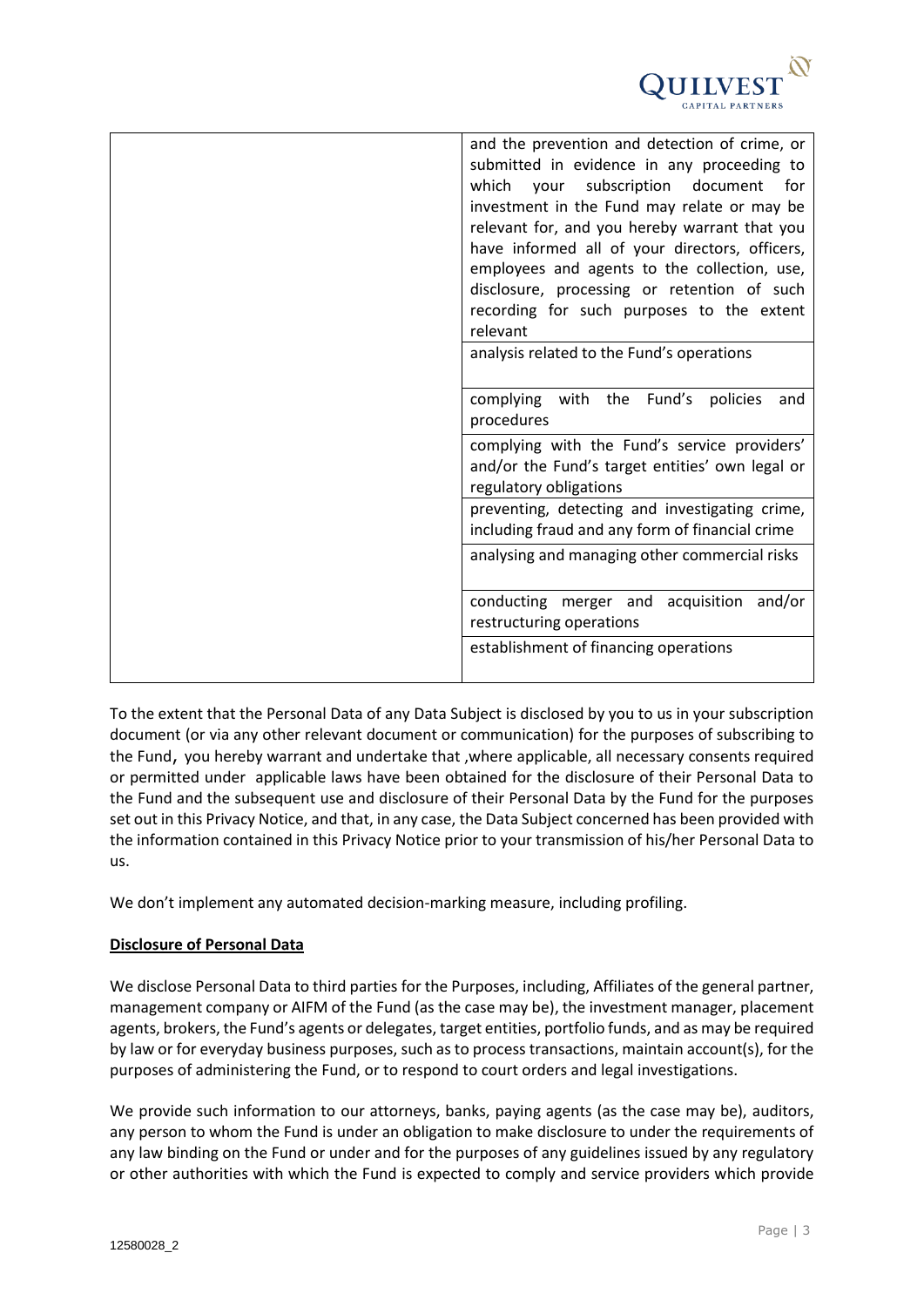

services to the general partner, management company or AIFM of the Fund (as the case may be), such as telecommunications, information technology, payment, data processing, training, storage, archival, trade execution or other services as may be necessary to facilitate the acceptance, management and administration of your investment in the Fund and to enable them to perform services on our behalf.

We also disclose Personal Data to governmental, judicial or regulatory authorities, in Luxembourg or abroad, to the extent required, including with regard to the legal obligation to include certain personal information on ultimate beneficial owners in any relevant register of ultimate beneficial owners, it being understood that some of these registers may be made available online to the general public.

You are hereby informed that the Personal Data may be processed and stored by these aforementioned recipients (including service providers) outside of the EEA, in countries which do not necessary have an adequate level of personal data protection as recognized by the European Commission.

In the latter case, the transfer of Personal Data will be protected by appropriate or suitable safeguards in accordance with the GDPR.

In the event of any actual or prospective restructuring, sale or acquisition of any company or assets of the Fund, we may also disclose Personal Data to any third party in connection with any such restructuring, sale or acquisition, actual or prospective.

## **Retention of Personal Data**

We will not keep Personal Data for longer than the time necessary for satisfying the Purposes, subject to the legal periods of limitation (as a principle, ten (10) years for commercial matters) and to the situations where applicable laws require or allow Personal Data to be retained for a certain period of time after the termination of the contractual and commercial relationship (such as the legal obligation to keep accounting documents for a period of ten (10) years).

## **Security of Personal Data**

We take our responsibility to protect the privacy and confidentiality of your Personal Data very seriously. We maintain physical, electronic and procedural safeguards to store and secure information about you from unauthorized access, alteration and destruction. Our control policies, for example, authorize access to investor information only by individuals who need such access for the purposes of their function.

## **Rights of Data Subjects regarding their Personal Data**

Subject to the conditions set out in the GDPR, all Data Subjects have the right to:

- access to their Personal Data (i.e. the right to receive confirmation that Personal Data are being processed by us (or not), to access the Personal Data, and to receive supplementary information);
- update and/or rectify their incomplete or inaccurate Personal Data (right to rectification);
- object to the Processing of their Personal Data (i.e. the right to object at any time, on grounds relating to the Data Subject's particular situation, to the processing of the Personal Data, including profiling, which is based on our legitimate interests or on the performance of a task carried out in the public interest or in the exercise of any official authority that we would be vested in. In this case, we shall no longer process the Personal Data unless we demonstrate compelling legitimate grounds for the processing which override the Data Subject's interests, rights and freedoms or for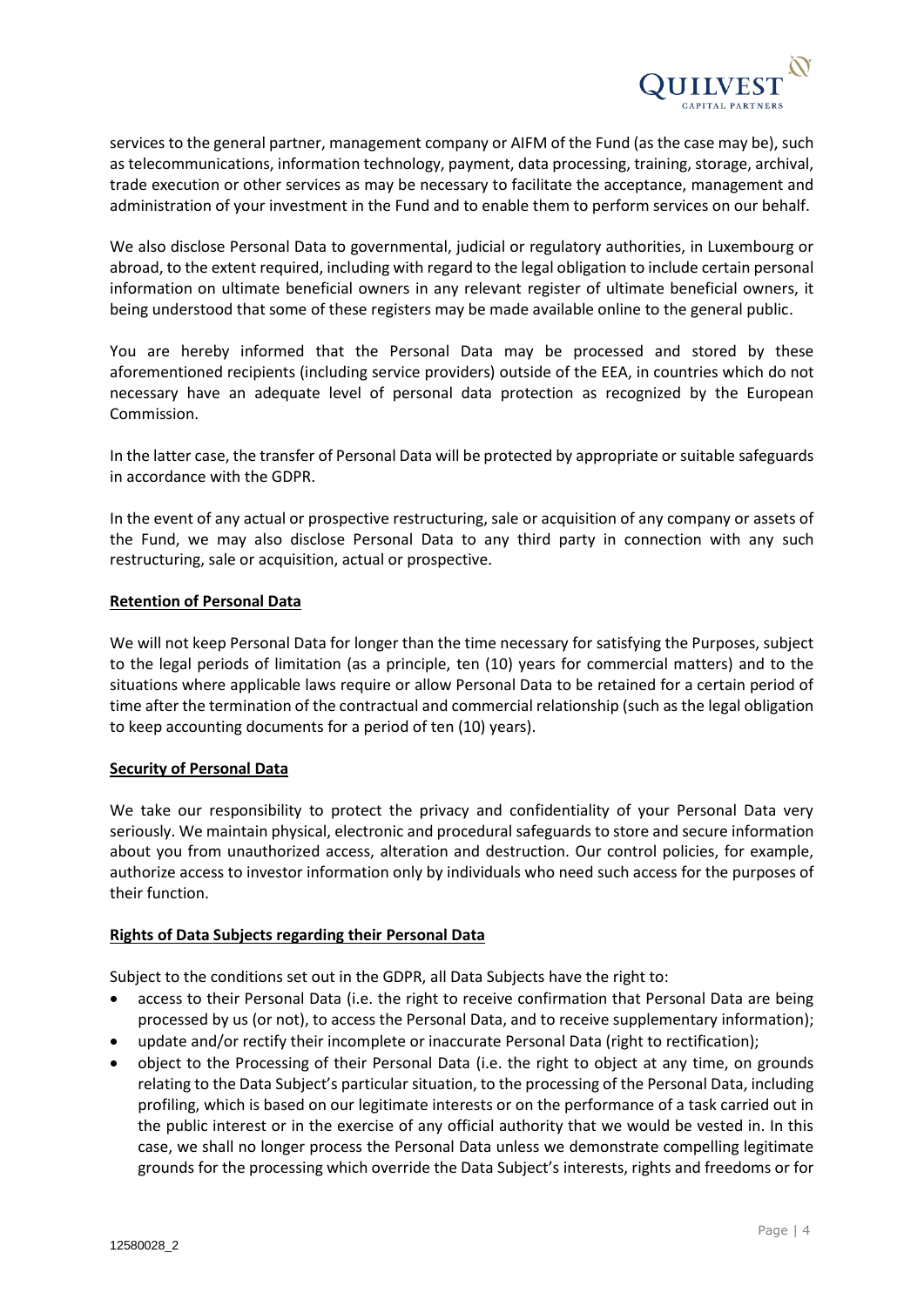

the establishment, exercise or defense of legal claims;

- restrict the Processing of their Personal Data (i.e. the marking of stored Personal Data with the aim of limiting their processing in the future);
- obtain a copy of their Personal Data in a commonly-used machine-readable format (right to portability); and
- request that their Personal Data be erased (right to erasure).

To the extent a processing is made with your consent, you are hence entitled to withdraw your consent at any time, without this affecting the processing carried out before such withdrawal and without prejudice to retention or processing that may be required from us by law.

All requests shall be addressed to the contact point mentioned below in writing.

#### **Contact Point for EU data protection enquiries**

Quilvest Capital Partners S.A. Investor Relations 17a, rue des Bains L-1212 Luxembourg

[investorrelations@quilvestcapital.com](mailto:investorrelations@quilvestcapital.com)

+352 47 38 85 20

You also have to right to lodge a complaint with the body regulating data protection in your country of professional establishment or residence.

A list of the EU data protection authorities is available by clicking this link: [https://edpb.europa.eu/about-edpb/board/members\\_en](https://edpb.europa.eu/about-edpb/board/members_en)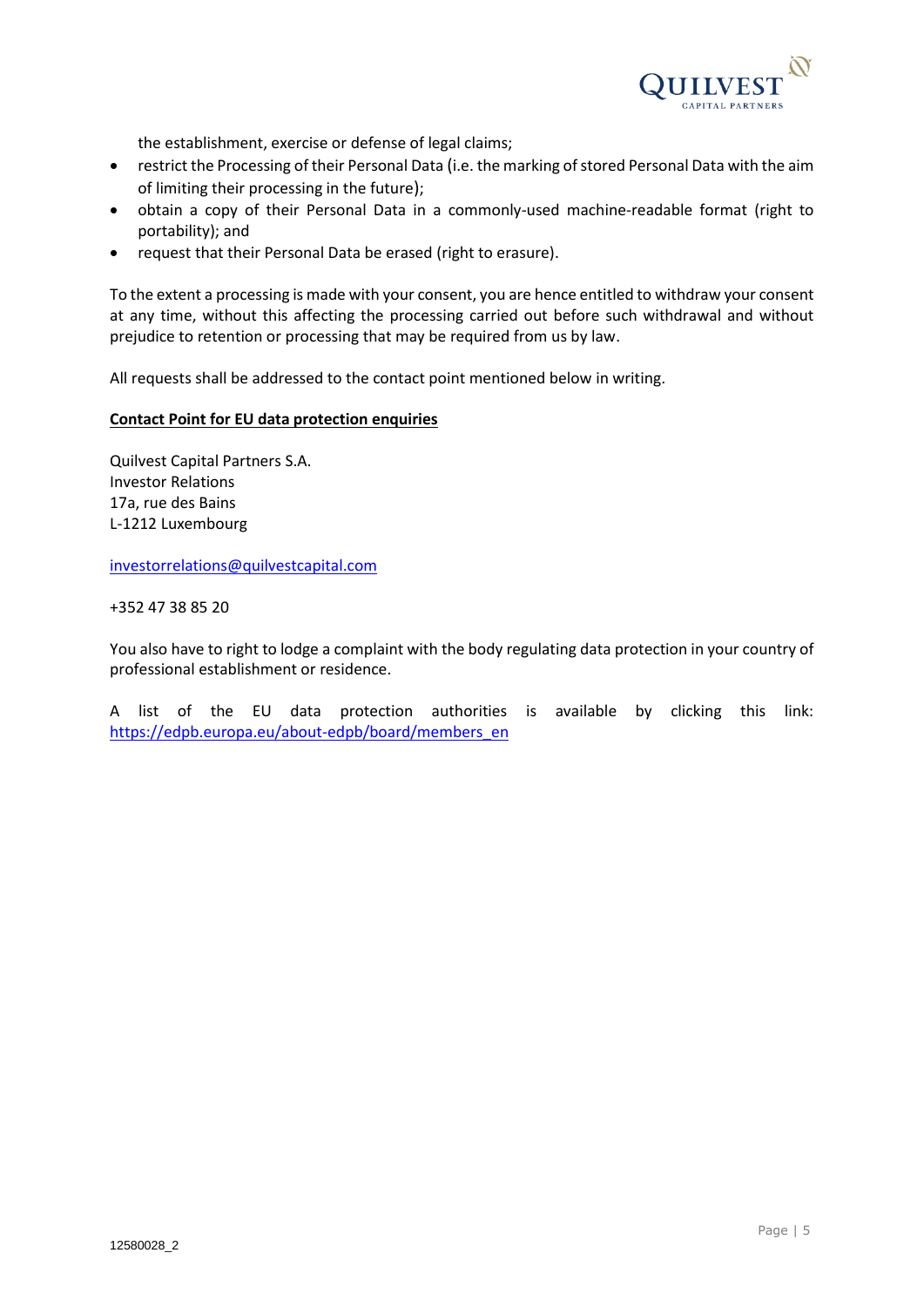

# **Schedule 1 List of Funds**

| <b>Name of Fund</b>          | <b>Registered Address</b>  | <b>Contact Details</b> |
|------------------------------|----------------------------|------------------------|
| Atom Tower S.à r.l.          | 3, Boulevard Royal, L-2449 | Thomas Ségal           |
|                              | Luxembourg                 | <b>Claire Burke</b>    |
|                              |                            | Kateryna Lisovets      |
| NRW Square Services S.à r.l. | 5, Boulevard Royal, L-2449 | Thomas Ségal           |
|                              | Luxembourg                 |                        |
| QREO Equity S.à r.l.         | 3, Boulevard Royal, L-2449 | Rosalie Bacou          |
|                              | Luxembourg                 | Rémy Massé             |
|                              |                            | Kateryna Lisovets      |
|                              |                            | Paul Rosaci            |
| QREO GP S.à r.l.             | 3, Boulevard Royal, L-2449 | Jean-Benoît Lachaise   |
|                              | Luxembourg                 | Rosalie Bacou          |
|                              |                            | Kateryna Lisovets      |
|                              |                            | Rémy Massé             |
|                              |                            | Paul Rosaci            |
|                              |                            |                        |
| QREO Loans S.à r.l.          | 3, Boulevard Royal, L-2449 | Rosalie Bacou          |
|                              | Luxembourg                 | Rémy Massé             |
|                              |                            | Kateryna Lisovets      |
|                              |                            | Paul Rosaci            |
| QREO Sabal S.à r.l.          | 3, Boulevard Royal, L-2449 | Rosalie Bacou          |
|                              | Luxembourg                 | Rémy Massé             |
|                              |                            | Kateryna Lisovets      |
|                              |                            | Paul Rosaci            |
| QS (W) S.L.P.                | 3, Boulevard Royal, L-2449 | Jean-Benoît Lachaise   |
|                              | Luxembourg                 | Jean-François Le Ruyet |
|                              |                            | Thomas Ségal           |
|                              |                            | Rémy Massé             |
| QS AFC Blocker 1 Lux S.L.P.  | 3, Boulevard Royal, L-2449 | Barry Hammerman        |
|                              | Luxembourg                 | Jean-Benoît Lachaise   |
|                              |                            | Thomas Ségal           |
|                              |                            | Rémy Massé             |
|                              |                            |                        |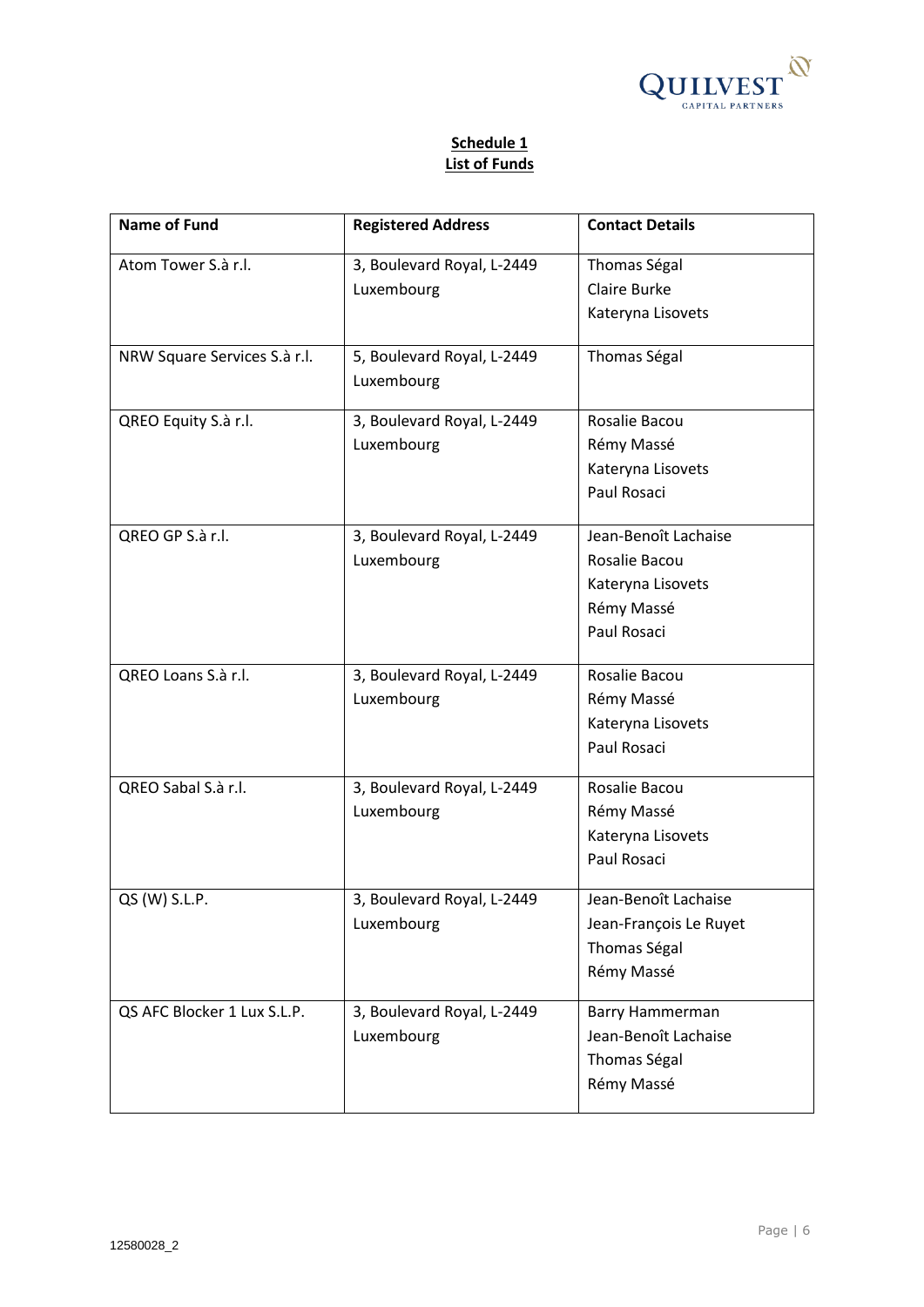

| QS AFC Blocker 2 Lux S.L.P.     | 3, Boulevard Royal, L-2449 | Larry Newbauer         |
|---------------------------------|----------------------------|------------------------|
|                                 | Luxembourg                 | Thomas Ségal           |
|                                 |                            | Rémy Massé             |
|                                 |                            |                        |
| QS AFC Blocker 3 Lux S.L.P.     | 3, Boulevard Royal, L-2449 | Jay Takefman           |
|                                 | Luxembourg                 | Thomas Ségal           |
|                                 |                            | Rémy Massé             |
| QS AFC Blocker 4 Lux S.L.P.     | 3, Boulevard Royal, L-2449 | <b>Benton Cummings</b> |
|                                 | Luxembourg                 | Thomas Ségal           |
|                                 |                            | Rémy Massé             |
| QS API SCA                      | 3, Boulevard Royal, L-2449 | Jean-Benoît Lachaise   |
|                                 | Luxembourg                 | <b>Thomas Vatier</b>   |
|                                 |                            | Thomas Ségal           |
|                                 |                            | Jay Takefman           |
|                                 |                            | Rémy Massé             |
|                                 |                            |                        |
| QS Asia S.L.P.                  | 3, Boulevard Royal, L-2449 | Jean-Benoît Lachaise   |
|                                 | Luxembourg                 | Carlos Heneine         |
|                                 |                            | Maninder Saluja        |
|                                 |                            | Thomas Ségal           |
|                                 |                            | Rémy Massé             |
| QS Brazil S.L.P.                | 3, Boulevard Royal, L-2449 | Jean-Benoît Lachaise   |
|                                 | Luxembourg                 | Jean-François Le Ruyet |
|                                 |                            | Thomas Ségal           |
|                                 |                            | Rémy Massé             |
|                                 |                            |                        |
| QS Brussels S.L.P.              | 3, Boulevard Royal, L-2449 | Jean-Benoît Lachaise   |
|                                 | Luxembourg                 | Jean-François Le Ruyet |
|                                 |                            | Thomas Ségal           |
|                                 |                            | Rémy Massé             |
| QS Club Fund II Feeder B S.L.P. | 3, Boulevard Royal, L-2449 | Jean-Benoît Lachaise   |
|                                 | Luxembourg                 | Thomas Ségal           |
|                                 |                            | Rémy Massé             |
|                                 |                            | Jay Takefman           |
|                                 |                            | <b>Thomas Vatier</b>   |
|                                 |                            |                        |
| QS Club Fund II SCA SICAV-RAIF  | 3, Boulevard Royal, L-2449 | Jean-Benoît Lachaise   |
|                                 | Luxembourg                 | Thomas Ségal           |
|                                 |                            | Rémy Massé             |
|                                 |                            | Jay Takefman           |
|                                 |                            | <b>Thomas Vatier</b>   |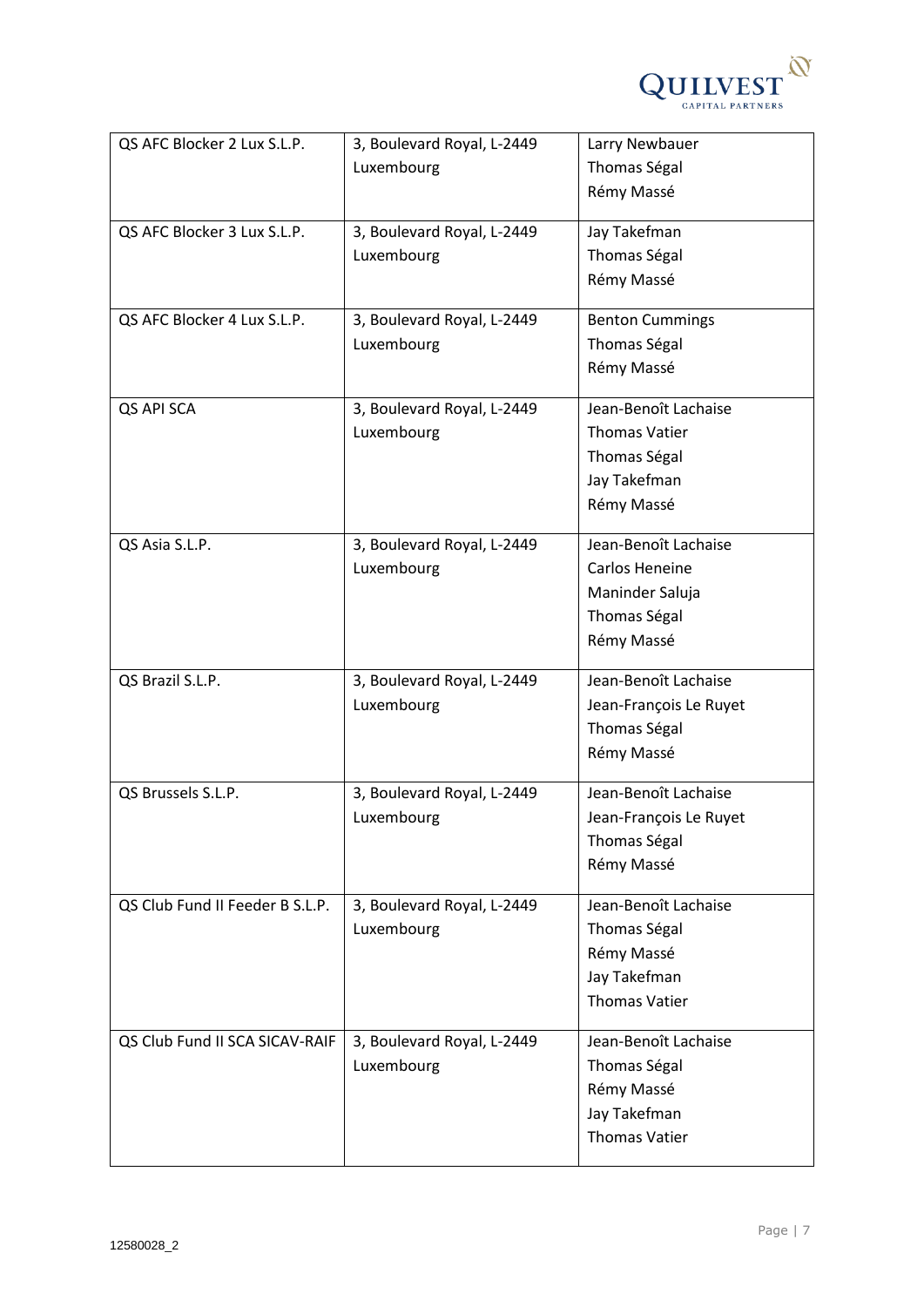

| QS Creative I S.L.P.        | 3, Boulevard Royal, L-2449 | Barry Hammerman        |
|-----------------------------|----------------------------|------------------------|
|                             | Luxembourg                 | Jean-Benoît Lachaise   |
|                             |                            | Thomas Ségal           |
|                             |                            | Rémy Massé             |
|                             |                            |                        |
| QS Creative II S.L.P.       | 3, Boulevard Royal, L-2449 | Larry Newbauer         |
|                             | Luxembourg                 | Thomas Ségal           |
|                             |                            | Rémy Massé             |
| QS Creative III S.L.P.      | 3, Boulevard Royal, L-2449 | Jay Takefman           |
|                             | Luxembourg                 | Thomas Ségal           |
|                             |                            | Rémy Massé             |
|                             |                            |                        |
| QS Creative IV S.L.P.       | 3, Boulevard Royal, L-2449 | <b>Benton Cummings</b> |
|                             | Luxembourg                 | Thomas Ségal           |
|                             |                            | Rémy Massé             |
| QS CREK S.L.P.              | 3, Boulevard Royal, L-2449 | Jean-Benoît Lachaise   |
|                             | Luxembourg                 | Jean-François Le Ruyet |
|                             |                            | Thomas Ségal           |
|                             |                            | Rémy Massé             |
|                             |                            |                        |
| QS CRM S.à r.l.             | 3, Boulevard Royal, L-2449 | Jean-Benoît Lachaise   |
|                             | Luxembourg                 | Thomas Ségal           |
|                             |                            | Rémy Massé             |
| QS Cubes S.L.P.             | 3, Boulevard Royal, L-2449 | Jean-Benoît Lachaise   |
|                             | Luxembourg                 | Thomas Ségal           |
|                             |                            | Rémy Massé             |
|                             |                            |                        |
| QS Direct SI 2 S.C.A, SICAR | 3, Boulevard Royal, L-2449 | Jean-Benoît Lachaise   |
| (in liquidation)            | Luxembourg                 | Jean-François Le Ruyet |
|                             |                            | Thomas Ségal           |
|                             |                            | Rémy Massé             |
| QS Direct SI 2 S.L.P        | 17a, rue des Bains         | Jean-Benoît Lachaise   |
|                             | L-1212 Luxembourg          | Jean-François Le Ruyet |
|                             |                            | Thomas Ségal           |
|                             |                            | Rémy Massé             |
|                             |                            |                        |
| QS Education S.à r.l.       | 3, Boulevard Royal, L-2449 | Jean-Benoît Lachaise   |
|                             | Luxembourg                 | Thomas Ségal           |
|                             |                            | Rémy Massé             |
| QS Extra Partners II S.L.P. | 3, Boulevard Royal, L-2449 | Jean-Benoît Lachaise   |
|                             | Luxembourg                 | Jean-François Le Ruyet |
|                             |                            |                        |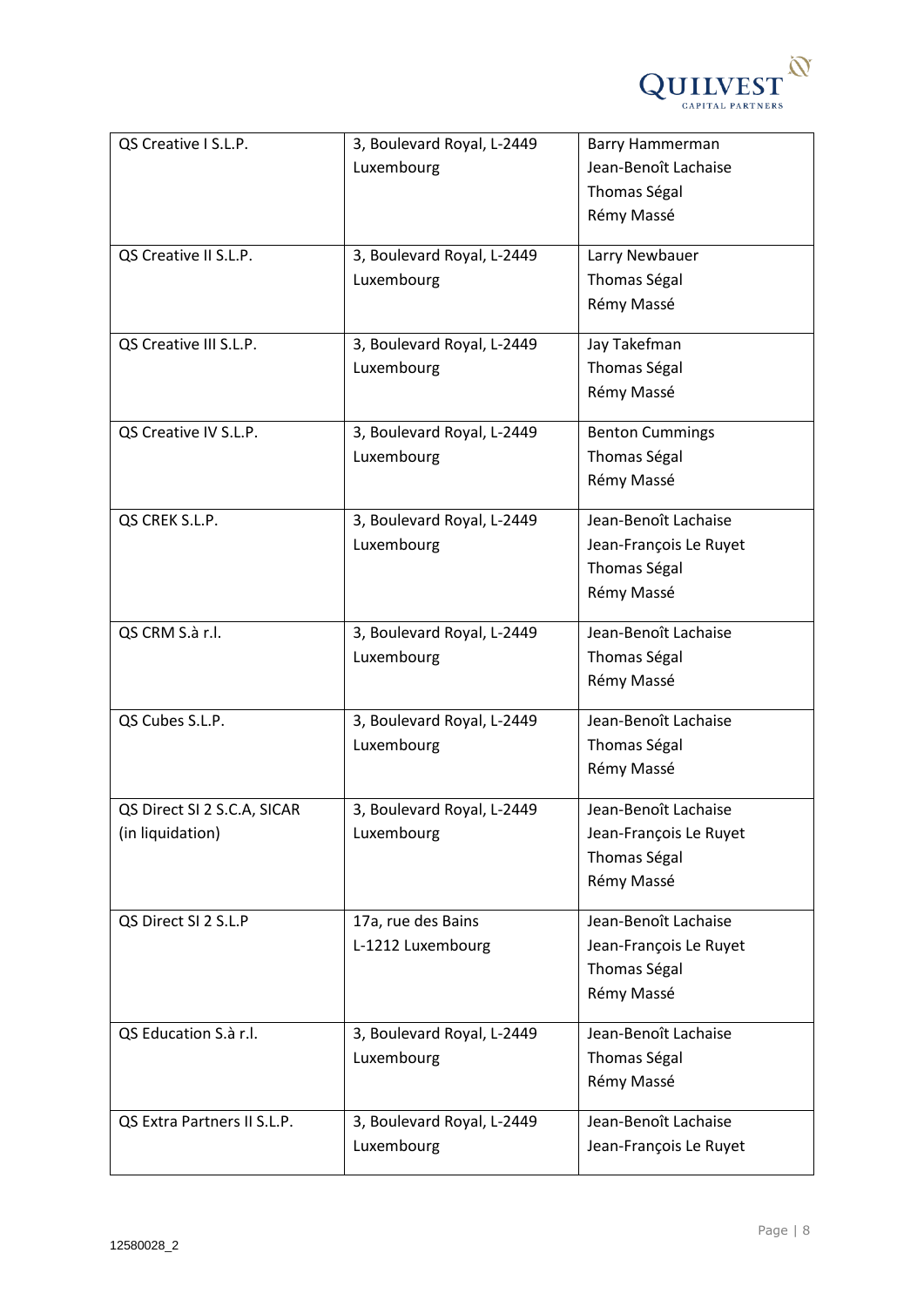

|                              |                            | Thomas Ségal           |
|------------------------------|----------------------------|------------------------|
|                              |                            | Rémy Massé             |
|                              |                            |                        |
| QS Extra Partners S.L.P.     | 3, Boulevard Royal, L-2449 | Jean-Benoît Lachaise   |
|                              | Luxembourg                 | Jean-François Le Ruyet |
|                              |                            | Thomas Ségal           |
|                              |                            | Rémy Massé             |
| QS GBG S.à r.l.              | 3, Boulevard Royal, L-2449 | Rémy Massé             |
|                              | Luxembourg                 | John Wilkinson         |
| QS GEO III Co-Investments    | 3, Boulevard Royal, L-2449 | Jean-Benoît Lachaise   |
| S.L.P.                       | Luxembourg                 | Jean-François Le Ruyet |
|                              |                            | Maninder Saluja        |
|                              |                            | Carlos Heneine         |
|                              |                            | Thomas Ségal           |
|                              |                            | Rémy Massé             |
|                              |                            | Catherine Shih         |
| QS GEO III Co-Investments US | 3, Boulevard Royal, L-2449 | Jean-Benoît Lachaise   |
| S.L.P.                       | Luxembourg                 | Jean-François Le Ruyet |
|                              |                            | Maninder Saluja        |
|                              |                            | Carlos Heneine         |
|                              |                            | Thomas Ségal           |
|                              |                            | Rémy Massé             |
|                              |                            | Catherine Shih         |
|                              |                            |                        |
| QS GEO III Fund Investments  | 3, Boulevard Royal, L-2449 | Jean-Benoît Lachaise   |
| S.L.P.                       | Luxembourg                 | Jean-François Le Ruyet |
|                              |                            | Maninder Saluja        |
|                              |                            | Carlos Heneine         |
|                              |                            | Thomas Ségal           |
|                              |                            | Rémy Massé             |
|                              |                            | Catherine Shih         |
| QS GEO III Fund Investments  | 3, Boulevard Royal, L-2449 | Jean-Benoît Lachaise   |
| US S.L.P.                    | Luxembourg                 | Jean-François Le Ruyet |
|                              |                            | Maninder Saluja        |
|                              |                            | Carlos Heneine         |
|                              |                            | Thomas Ségal           |
|                              |                            | Rémy Massé             |
|                              |                            | Catherine Shih         |
| QS GEO Mandates SCA SICAR    | 3, Boulevard Royal, L-2449 | Jean-Benoît Lachaise   |
|                              | Luxembourg                 | Carlos Heneine         |
|                              |                            | Maninder Saluja        |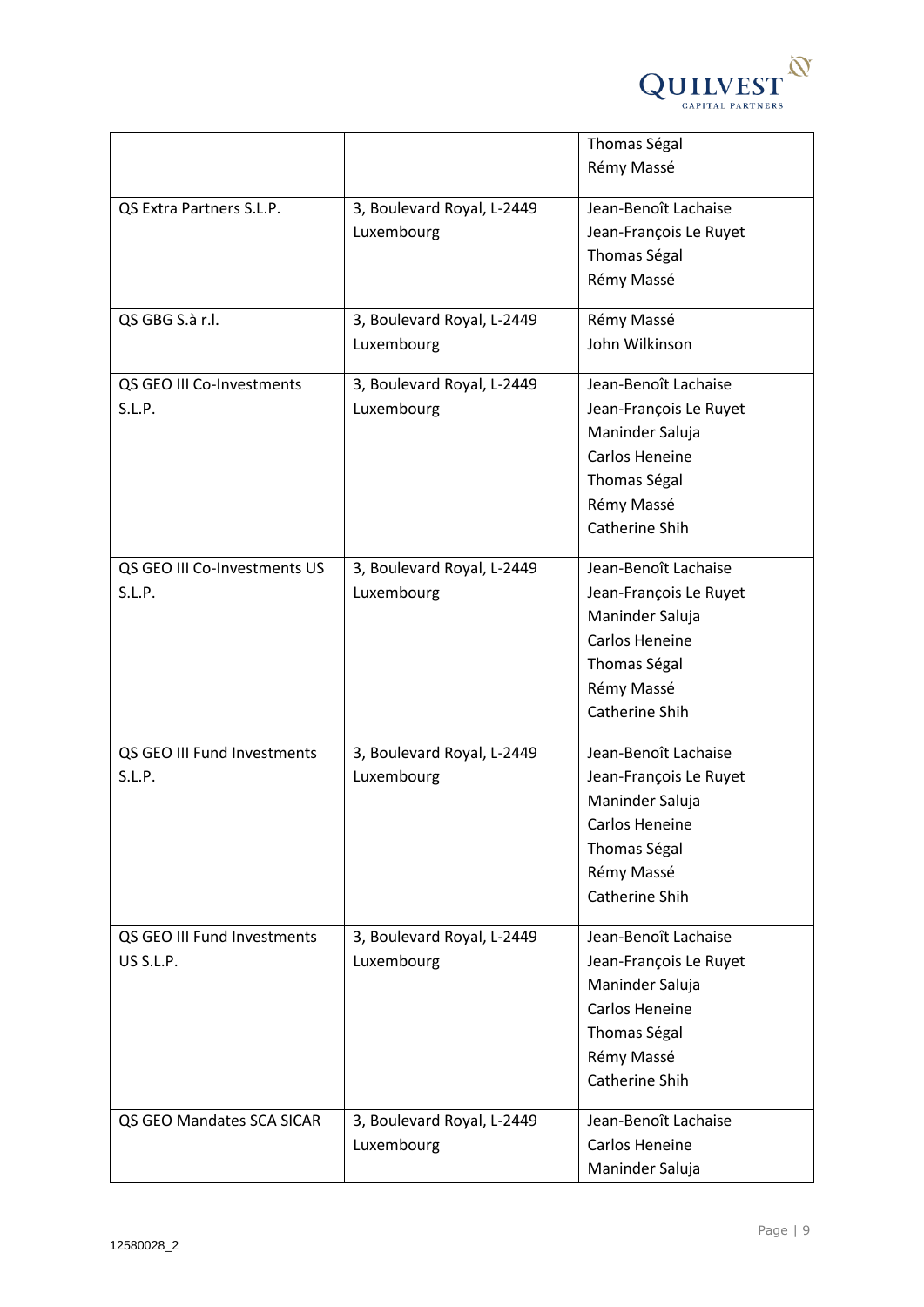

|                            |                            | Thomas Ségal           |
|----------------------------|----------------------------|------------------------|
|                            |                            | Rémy Massé             |
|                            |                            |                        |
| QS GEO PEP II SCA SICAR    | 3, Boulevard Royal, L-2449 | Jean-Benoît Lachaise   |
|                            | Luxembourg                 | Carlos Heneine         |
|                            |                            | Maninder Saluja        |
|                            |                            | Thomas Ségal           |
|                            |                            | Rémy Massé             |
| QS GEO PEP S.C.A., SICAR   | 3, Boulevard Royal, L-2449 | Jean-Benoît Lachaise   |
|                            | Luxembourg                 | Carlos Heneine         |
|                            |                            | Maninder Saluja        |
|                            |                            |                        |
|                            |                            | Thomas Ségal           |
|                            |                            | Rémy Massé             |
| QS Global Mid-Market       | 3, Boulevard Royal, L-2449 | Jean-Benoît Lachaise   |
| Opportunities S.L.P.       | Luxembourg                 | Jean-François Le Ruyet |
|                            |                            | Maninder Saluja        |
|                            |                            | <b>Carlos Heneine</b>  |
|                            |                            | Thomas Ségal           |
|                            |                            | Rémy Massé             |
|                            |                            | Catherine Shih         |
|                            |                            |                        |
| QS Global Partners S.L.P.  | 3, Boulevard Royal, L-2449 | Jean-Benoît Lachaise   |
|                            | Luxembourg                 | Jean-François Le Ruyet |
|                            |                            | Thomas Ségal           |
|                            |                            | Rémy Massé             |
|                            |                            |                        |
| QS Harlem Equity S.L.P.    | 3, Boulevard Royal, L-2449 | Barry Hammerman        |
|                            | Luxembourg                 | Jean-Benoît Lachaise   |
|                            |                            | Thomas Ségal           |
|                            |                            | Rémy Massé             |
| QS Harlem Loan S.L.P.      | 3, Boulevard Royal, L-2449 | Larry Newbauer         |
|                            | Luxembourg                 | Thomas Ségal           |
|                            |                            | Rémy Massé             |
|                            |                            |                        |
| QS Harlem S.L.P.           | 3, Boulevard Royal, L-2449 | Barry Hammerman        |
|                            | Luxembourg                 | Jean-Benoît Lachaise   |
|                            |                            | Thomas Ségal           |
|                            |                            | Rémy Massé             |
| QS Healthcare Properties I | 3, Boulevard Royal, L-2449 | Larry Newbauer         |
| Loan S.L.P.                | Luxembourg                 | Thomas Ségal           |
|                            |                            | Rémy Massé             |
|                            |                            |                        |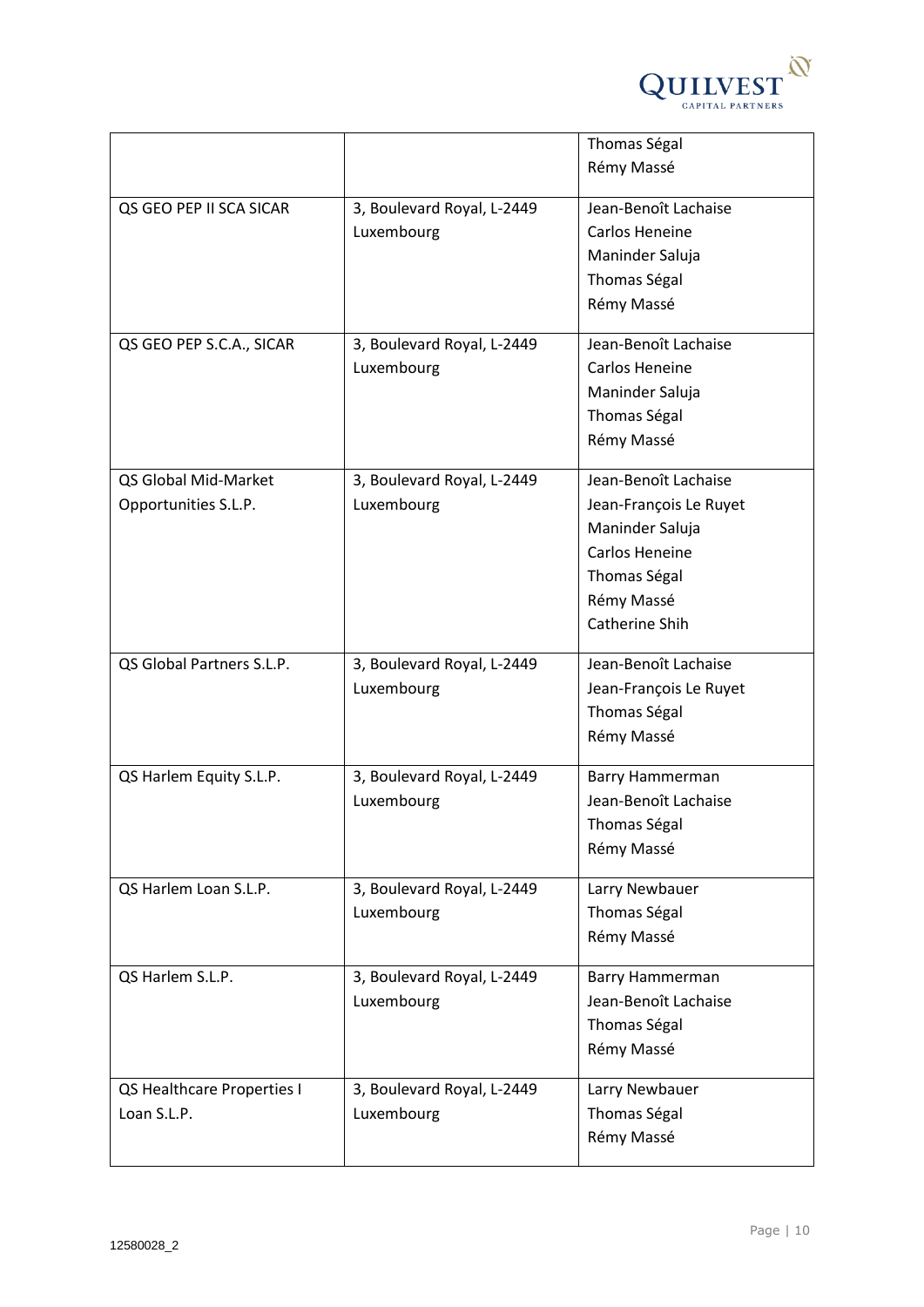

| QS Healthcare Properties II     | 3, Boulevard Royal, L-2449 | Barry Hammerman        |
|---------------------------------|----------------------------|------------------------|
| Equity S.L.P.                   | Luxembourg                 | Jean-Benoît Lachaise   |
|                                 |                            | Thomas Ségal           |
|                                 |                            | Rémy Massé             |
| QS Healthcare Properties II     | 3, Boulevard Royal, L-2449 | Larry Newbauer         |
| Pret S.L.P.                     | Luxembourg                 | Thomas Ségal           |
|                                 |                            | Rémy Massé             |
|                                 |                            |                        |
| QS Healthcare Properties II     | 3, Boulevard Royal, L-2449 | Barry Hammerman        |
| S.L.P.                          | Luxembourg                 | Jean-Benoît Lachaise   |
|                                 |                            | Thomas Ségal           |
|                                 |                            | Rémy Massé             |
| QS Hexa Partners S.L.P.         | 3, Boulevard Royal, L-2449 | Jean-Benoît Lachaise   |
|                                 | Luxembourg                 | Jean-François Le Ruyet |
|                                 |                            | Thomas Ségal           |
|                                 |                            | Rémy Massé             |
|                                 |                            |                        |
| QS Imaging Blocker 1 Lux S.L.P. | 3, Boulevard Royal, L-2449 | Barry Hammerman        |
|                                 | Luxembourg                 | Jean-Benoît Lachaise   |
|                                 |                            | Thomas Ségal           |
|                                 |                            | Rémy Massé             |
| QS Imaging Blocker 2 Lux S.L.P. | 3, Boulevard Royal, L-2449 | Larry Newbauer         |
|                                 | Luxembourg                 | Thomas Ségal           |
|                                 |                            | Rémy Massé             |
|                                 |                            |                        |
| QS Imaging Blocker 3 Lux S.L.P. | 3, Boulevard Royal, L-2449 | Jay Takefman           |
|                                 | Luxembourg                 | Thomas Ségal           |
|                                 |                            | Rémy Massé             |
| QS Imaging Blocker 4 Lux S.L.P. | 3, Boulevard Royal, L-2449 | <b>Benton Cummings</b> |
|                                 | Luxembourg                 | Thomas Ségal           |
|                                 |                            | Rémy Massé             |
|                                 |                            |                        |
| QS India Broadband S.L.P.       | 3, Boulevard Royal, L-2449 | Jean-Benoît Lachaise   |
|                                 | Luxembourg                 | Jean-François Le Ruyet |
|                                 |                            | Thomas Ségal           |
|                                 |                            | Rémy Massé             |
| QS Indparks II Equity S.L.P.    | 3, Boulevard Royal, L-2449 | Barry Hammerman        |
|                                 | Luxembourg                 | Jean-Benoît Lachaise   |
|                                 |                            | Thomas Ségal           |
|                                 |                            | Rémy Massé             |
|                                 |                            |                        |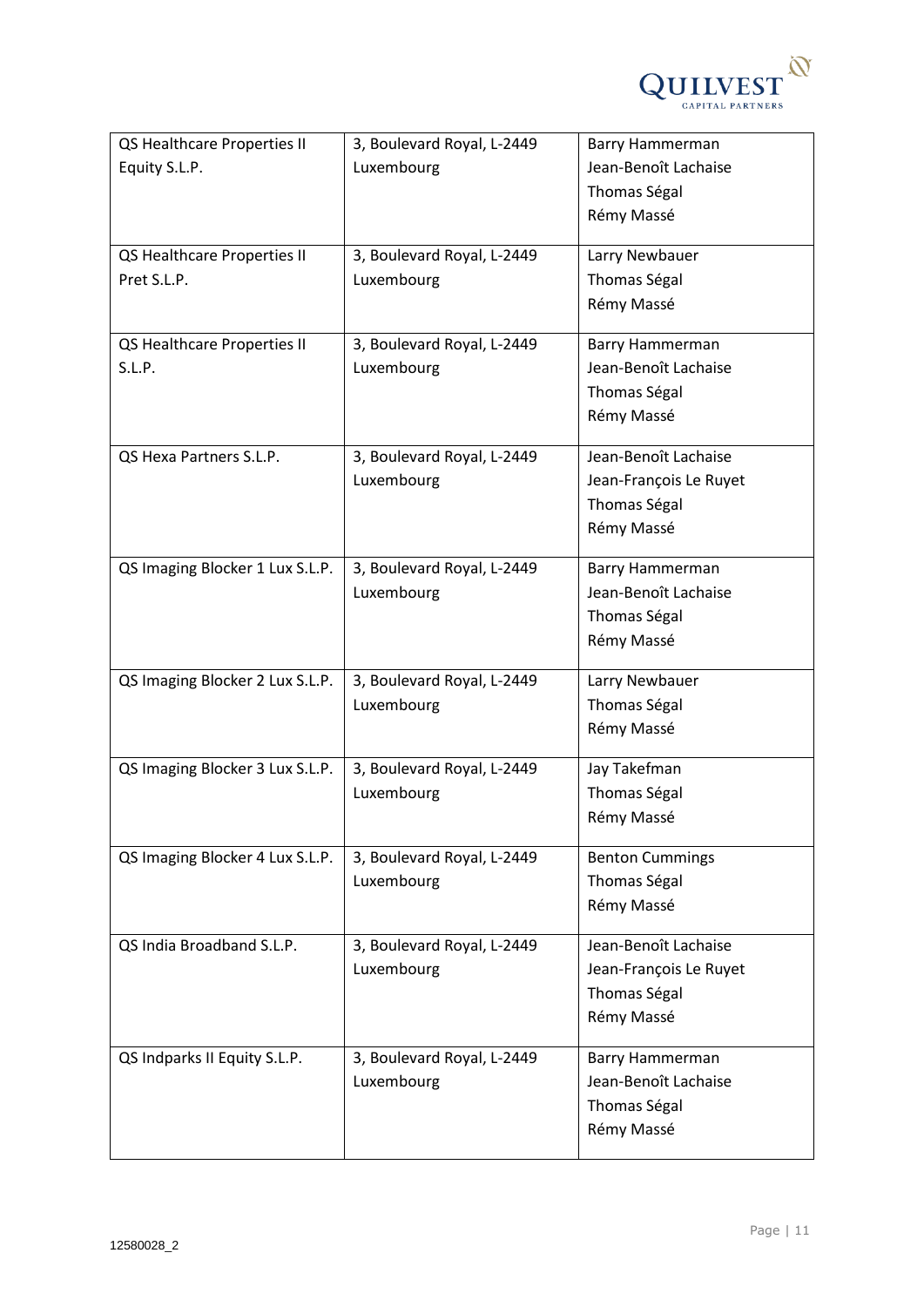

| QS Indparks II S.L.P. | 3, Boulevard Royal, L-2449 | Barry Hammerman        |
|-----------------------|----------------------------|------------------------|
|                       | Luxembourg                 | Jean-Benoît Lachaise   |
|                       |                            | Thomas Ségal           |
|                       |                            | Rémy Massé             |
|                       |                            |                        |
| QS IoT S.à r.l.       | 3, Boulevard Royal, L-2449 | Jean-Benoît Lachaise   |
|                       | Luxembourg                 | Laëtitia Diantete      |
|                       |                            | Rémy Massé             |
| QS Italy SICAR S.A.   | 3, Boulevard Royal, L-2449 | Jean-Benoît Lachaise   |
|                       | Luxembourg                 | Thomas Ségal           |
|                       |                            | Jean-François Le Ruyet |
|                       |                            |                        |
| QS Latam S.L.P.       | 3, Boulevard Royal, L-2449 | Jean-Benoît Lachaise   |
|                       | Luxembourg                 | Carlos Heneine         |
|                       |                            | Maninder Saluja        |
|                       |                            | Thomas Ségal           |
|                       |                            | Rémy Massé             |
| QS Lease S.L.P.       | 3, Boulevard Royal, L-2449 | Jean-Benoît Lachaise   |
|                       | Luxembourg                 | Jean-François Le Ruyet |
|                       |                            | Thomas Ségal           |
|                       |                            | Rémy Massé             |
|                       |                            |                        |
| QS Linzor S.à r.l.    | 3, Boulevard Royal, L-2449 | Jean-Benoît Lachaise   |
|                       | Luxembourg                 | Thomas Ségal           |
|                       |                            | Rémy Massé             |
| QS Lobster I S.L.P.   | 3, Boulevard Royal, L-2449 | Barry Hammerman        |
|                       | Luxembourg                 | Jean-Benoît Lachaise   |
|                       |                            | Thomas Ségal           |
|                       |                            | Rémy Massé             |
| QS Lobster II S.L.P.  | 3, Boulevard Royal, L-2449 | Larry Newbauer         |
|                       | Luxembourg                 | Thomas Ségal           |
|                       |                            | Rémy Massé             |
|                       |                            |                        |
| QS Lobster III S.L.P. | 3, Boulevard Royal, L-2449 | Jay Takefman           |
|                       | Luxembourg                 | Thomas Ségal           |
|                       |                            | Rémy Massé             |
| QS Lobster IV S.L.P.  | 3, Boulevard Royal, L-2449 | <b>Benton Cummings</b> |
|                       | Luxembourg                 | Thomas Ségal           |
|                       |                            | Rémy Massé             |
|                       |                            |                        |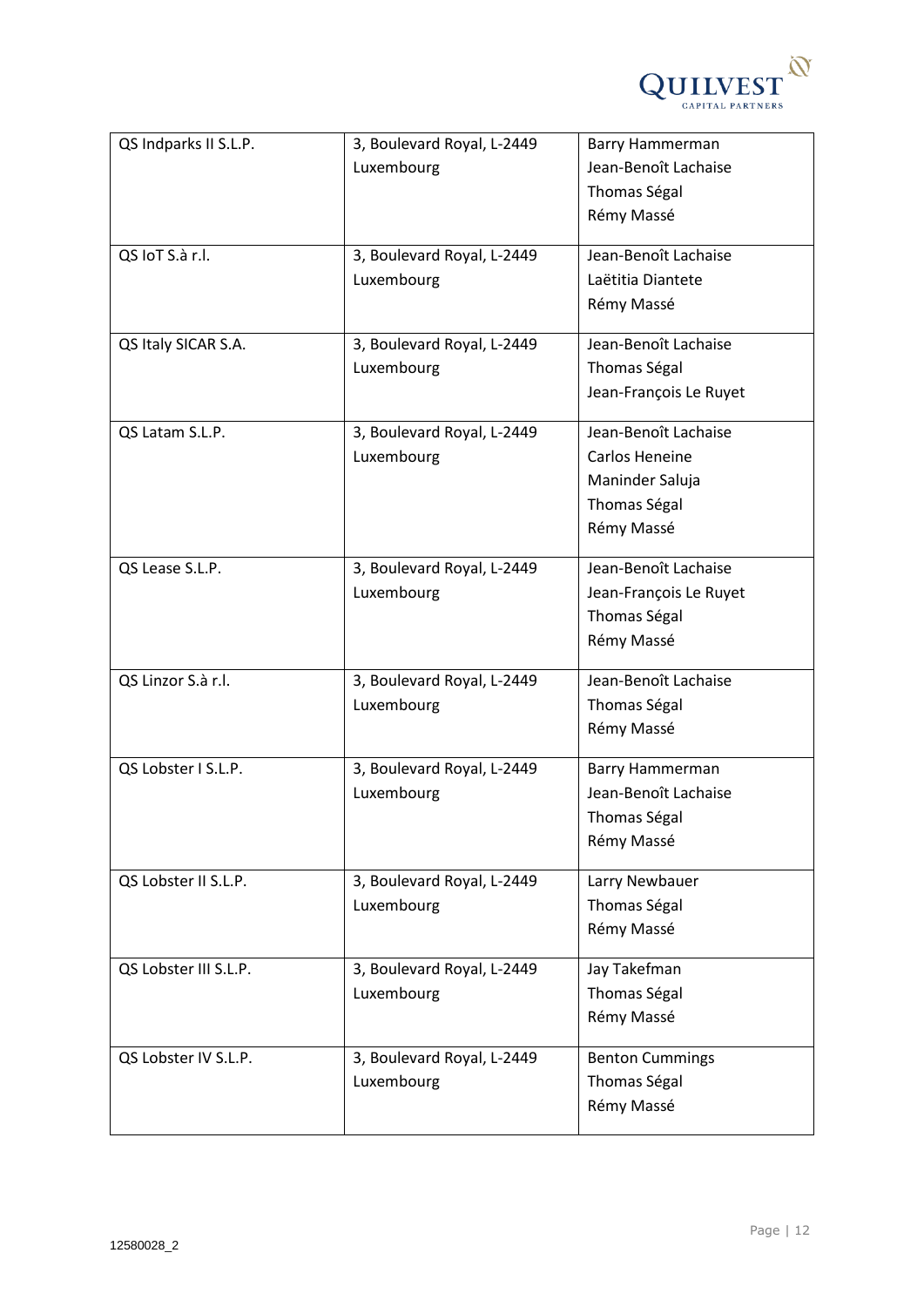

| QS PDI CRM S.L.P.            | 3, Boulevard Royal, L-2449 | Jean-Benoît Lachaise       |
|------------------------------|----------------------------|----------------------------|
|                              | Luxembourg                 | Thomas Ségal               |
|                              |                            | Rémy Massé                 |
|                              |                            |                            |
| QS PDI Plato SLP             | 3, Boulevard Royal, L-2449 | Jean-Benoît Lachaise       |
|                              | Luxembourg                 | Thomas Ségal               |
|                              |                            | Rémy Massé                 |
| QS PDI S.C.A. SICAR          | 3, Boulevard Royal, L-2449 | Jean-Benoît Lachaise       |
|                              | Luxembourg                 | Thomas Ségal               |
|                              |                            | <b>Bernard Charpentier</b> |
|                              |                            | Rémy Massé                 |
|                              |                            |                            |
| QS PE Fund II SCA SICAV-RAIF | 3, Boulevard Royal, L-2449 | Jean-Benoît Lachaise       |
|                              | Luxembourg                 | Jean-François Le Ruyet     |
|                              |                            | Maninder Saluja            |
|                              |                            | <b>Carlos Heneine</b>      |
|                              |                            | Thomas Ségal               |
|                              |                            | Rémy Massé                 |
|                              |                            | Catherine Shih             |
|                              |                            |                            |
| QS PE FUND SCA SICAV-RAIF    | 3, Boulevard Royal, L-2449 | Jean-Benoît Lachaise       |
|                              | Luxembourg                 | Jean-François Le Ruyet     |
|                              |                            | Maninder Saluja            |
|                              |                            | Carlos Heneine             |
|                              |                            | Thomas Ségal               |
|                              |                            | Rémy Massé                 |
|                              |                            | Catherine Shih             |
| QS PE-DM Co-Investments      | 3, Boulevard Royal, L-2449 | Jean-Benoît Lachaise       |
| S.L.P.                       | Luxembourg                 | Jean-François Le Ruyet     |
|                              |                            | Maninder Saluja            |
|                              |                            | Carlos Heneine             |
|                              |                            | Thomas Ségal               |
|                              |                            | Rémy Massé                 |
|                              |                            | Catherine Shih             |
|                              |                            |                            |
| QS PE-DM Co-Investments US   | 3, Boulevard Royal, L-2449 | Jean-Benoît Lachaise       |
| S.L.P.                       | Luxembourg                 | Jean-François Le Ruyet     |
|                              |                            | Maninder Saluja            |
|                              |                            | Carlos Heneine             |
|                              |                            | Thomas Ségal               |
|                              |                            | Rémy Massé                 |
|                              |                            | Catherine Shih             |
|                              |                            |                            |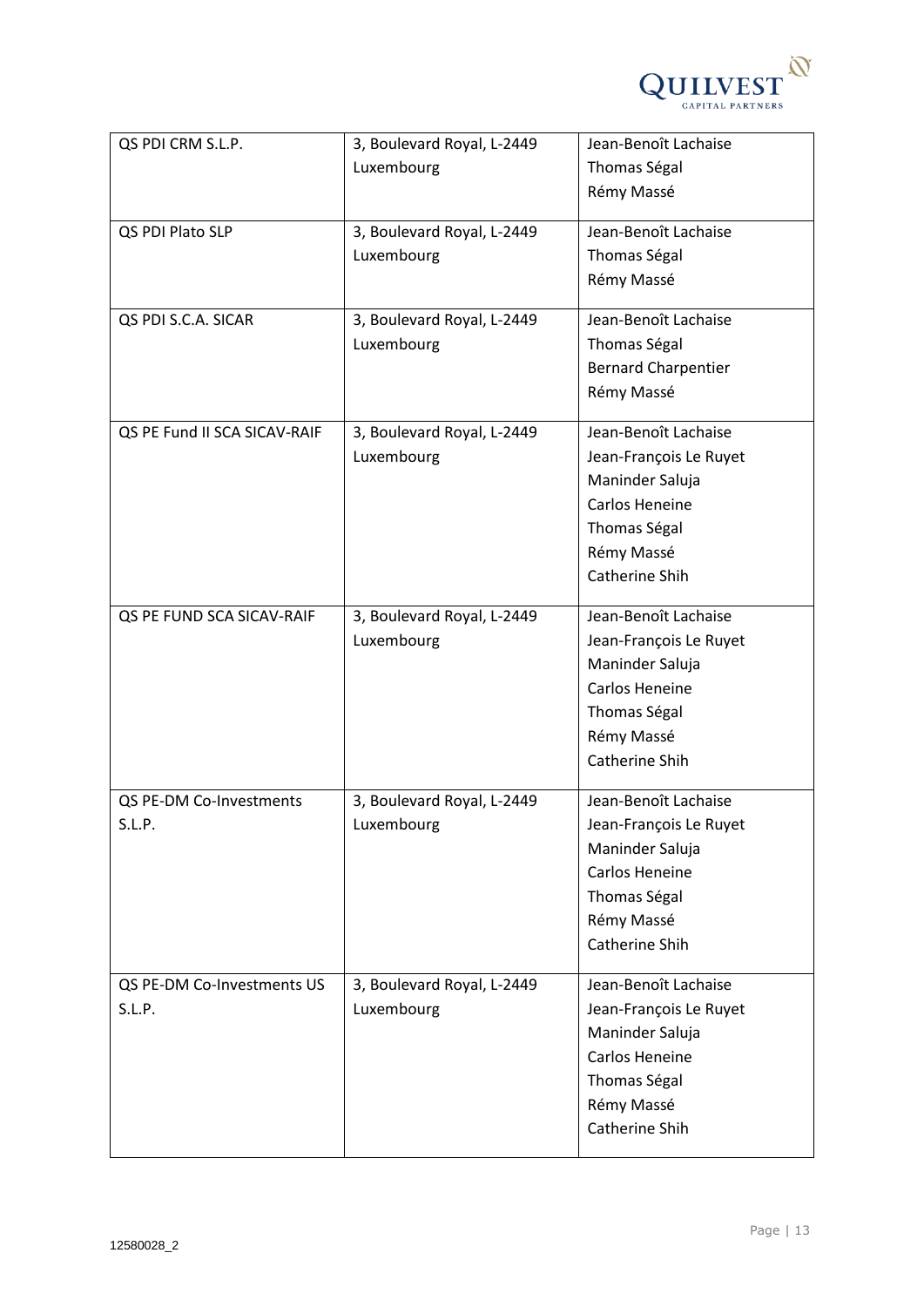

| QS PE-DM Fund Investments     | 3, Boulevard Royal, L-2449 | Jean-Benoît Lachaise   |
|-------------------------------|----------------------------|------------------------|
| S.L.P.                        | Luxembourg                 | Jean-François Le Ruyet |
|                               |                            | Maninder Saluja        |
|                               |                            | Carlos Heneine         |
|                               |                            | Thomas Ségal           |
|                               |                            | Rémy Massé             |
|                               |                            | Catherine Shih         |
| QS PE-DM Fund Investments     | 3, Boulevard Royal, L-2449 | Jean-Benoît Lachaise   |
| US S.L.P.                     | Luxembourg                 | Jean-François Le Ruyet |
|                               |                            | Maninder Saluja        |
|                               |                            | Carlos Heneine         |
|                               |                            | Thomas Ségal           |
|                               |                            | Rémy Massé             |
|                               |                            | Catherine Shih         |
| QS PEP (L) SICAR              | 3, Boulevard Royal, L-2449 | Jean-Benoît Lachaise   |
|                               | Luxembourg                 | Jean-François Le Ruyet |
|                               |                            | Thomas Ségal           |
|                               |                            | Rémy Massé             |
|                               |                            |                        |
| QS PEP CORE (B) S.L.P.        | 3, Boulevard Royal, L-2449 | Jean-Benoît Lachaise   |
|                               | Luxembourg                 | Jean-François Le Ruyet |
|                               |                            | Thomas Ségal           |
|                               |                            | Rémy Massé             |
| QS PEP CORE S.L.P.            | 3, Boulevard Royal, L-2449 | Jean-Benoît Lachaise   |
|                               | Luxembourg                 | Jean-François Le Ruyet |
|                               |                            | Thomas Ségal           |
|                               |                            | Rémy Massé             |
| QS PEP Legacy Fund S.L.P.     | 3, Boulevard Royal, L-2449 | Jean-Benoît Lachaise   |
|                               | Luxembourg                 | Jean-François Le Ruyet |
|                               |                            | Thomas Ségal           |
|                               |                            |                        |
|                               |                            | Rémy Massé             |
| QS PEP S.C.A., SICAR          | 3, Boulevard Royal, L-2449 | Jean-Benoît Lachaise   |
|                               | Luxembourg                 | Jean-François Le Ruyet |
|                               |                            | Thomas Ségal           |
|                               |                            | Rémy Massé             |
| QS Philadelphia Equity S.L.P. | 3, Boulevard Royal, L-2449 | Barry Hammerman        |
|                               | Luxembourg                 | Jean-Benoît Lachaise   |
|                               |                            |                        |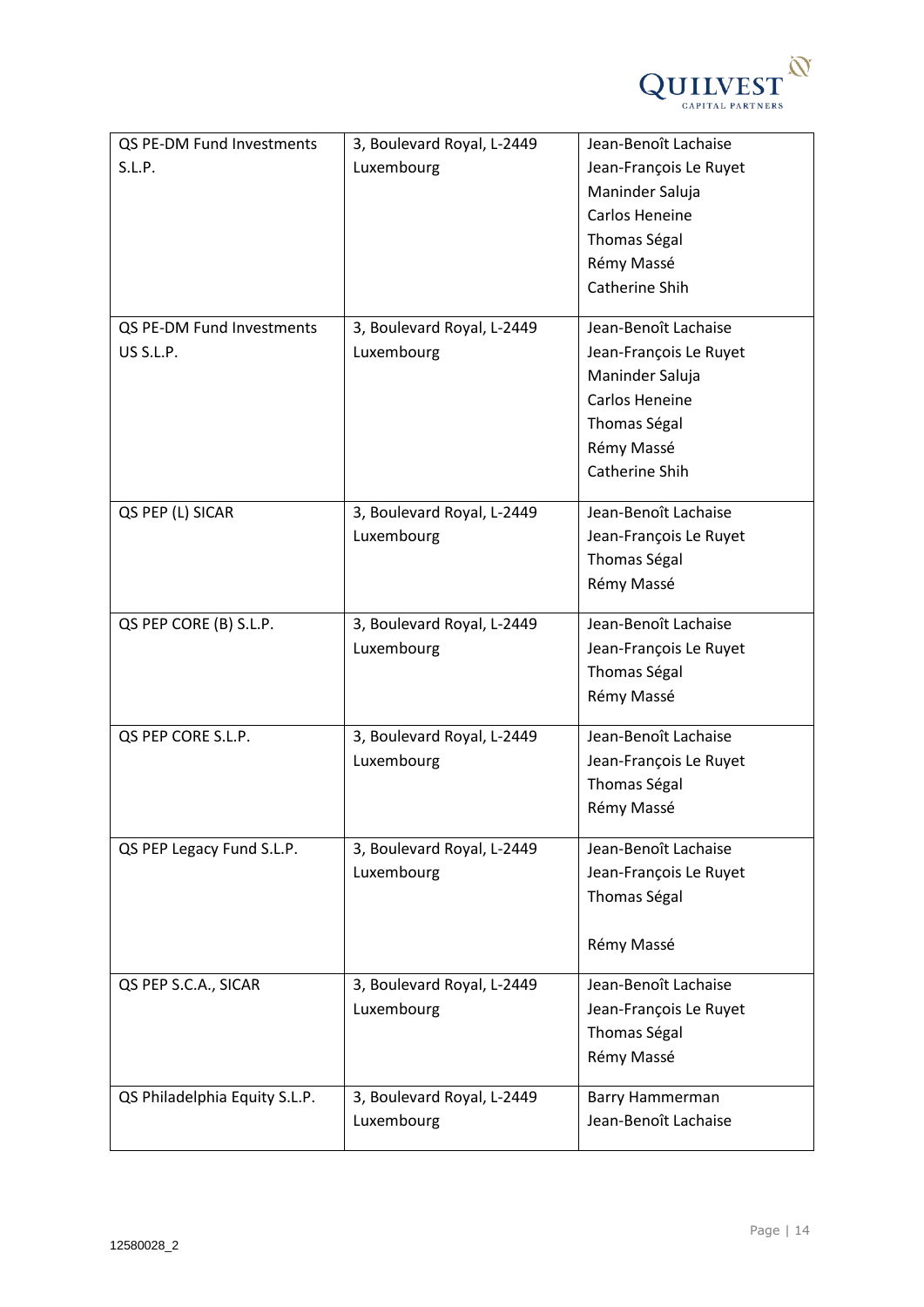

|                                |                            | Thomas Ségal           |
|--------------------------------|----------------------------|------------------------|
|                                |                            | Rémy Massé             |
|                                |                            |                        |
| QS Philadelphia Pret S.L.P.    | 3, Boulevard Royal, L-2449 | Larry Newbauer         |
|                                | Luxembourg                 | Thomas Ségal           |
|                                |                            | Rémy Massé             |
| QS Philadelphia S.L.P.         | 3, Boulevard Royal, L-2449 | Barry Hammerman        |
|                                | Luxembourg                 | Jean-Benoît Lachaise   |
|                                |                            | Thomas Ségal           |
|                                |                            | Rémy Massé             |
|                                |                            |                        |
| QS Plato Lux S.à r.l.          | 3, Boulevard Royal, L-2449 | Jean-Benoît Lachaise   |
|                                | Luxembourg                 | Thomas Ségal           |
|                                |                            | Rémy Massé             |
| QS RE Investment Programs      | 3, Boulevard Royal, L-2449 | Jean-Benoît Lachaise   |
| <b>SCA SICAV-RAIF</b>          | Luxembourg                 | Jean-François Le Ruyet |
|                                |                            | Marc Manasterski       |
|                                |                            | Thomas Ségal           |
|                                |                            | Rémy Massé             |
|                                |                            | Kateryna Lisovets      |
|                                |                            |                        |
| QS Real Estate Select European | 3, Boulevard Royal, L-2449 | Mikhail Kandarakis     |
| Opportunities S.à r.l.         | Luxembourg                 | Thomas Ségal           |
|                                |                            | Olga Ovcharova         |
|                                |                            | Rémy Massé             |
|                                |                            |                        |
| QS Real Estate Select European | 3, Boulevard Royal, L-2449 | Thomas Ségal           |
| Opportunities S.L.P. SICAV SIF | Luxembourg                 | Rémy Massé             |
|                                |                            | Olga Ovcharova         |
| QS REP II SCA SIF              | 3, Boulevard Royal, L-2449 | Marc Manasterski       |
|                                | Luxembourg                 | Jean-François Le Ruyet |
|                                |                            | Thomas Ségal           |
|                                |                            | Rémy Massé             |
|                                |                            |                        |
| QS REP III EUR S.L.P.          | 3, Boulevard Royal, L-2449 | Jean-Benoît Lachaise   |
| (in liquidation)               | Luxembourg                 | Jean-François Le Ruyet |
|                                |                            | Marc Manasterski       |
|                                |                            | Thomas Ségal           |
|                                |                            | Rémy Massé             |
|                                |                            | Kateryna Lisovets      |
| QS REP III USD S.L.P.          | 3, Boulevard Royal, L-2449 | Jean-Benoît Lachaise   |
| (in liquidation)               | Luxembourg                 | Jean-François Le Ruyet |
|                                |                            |                        |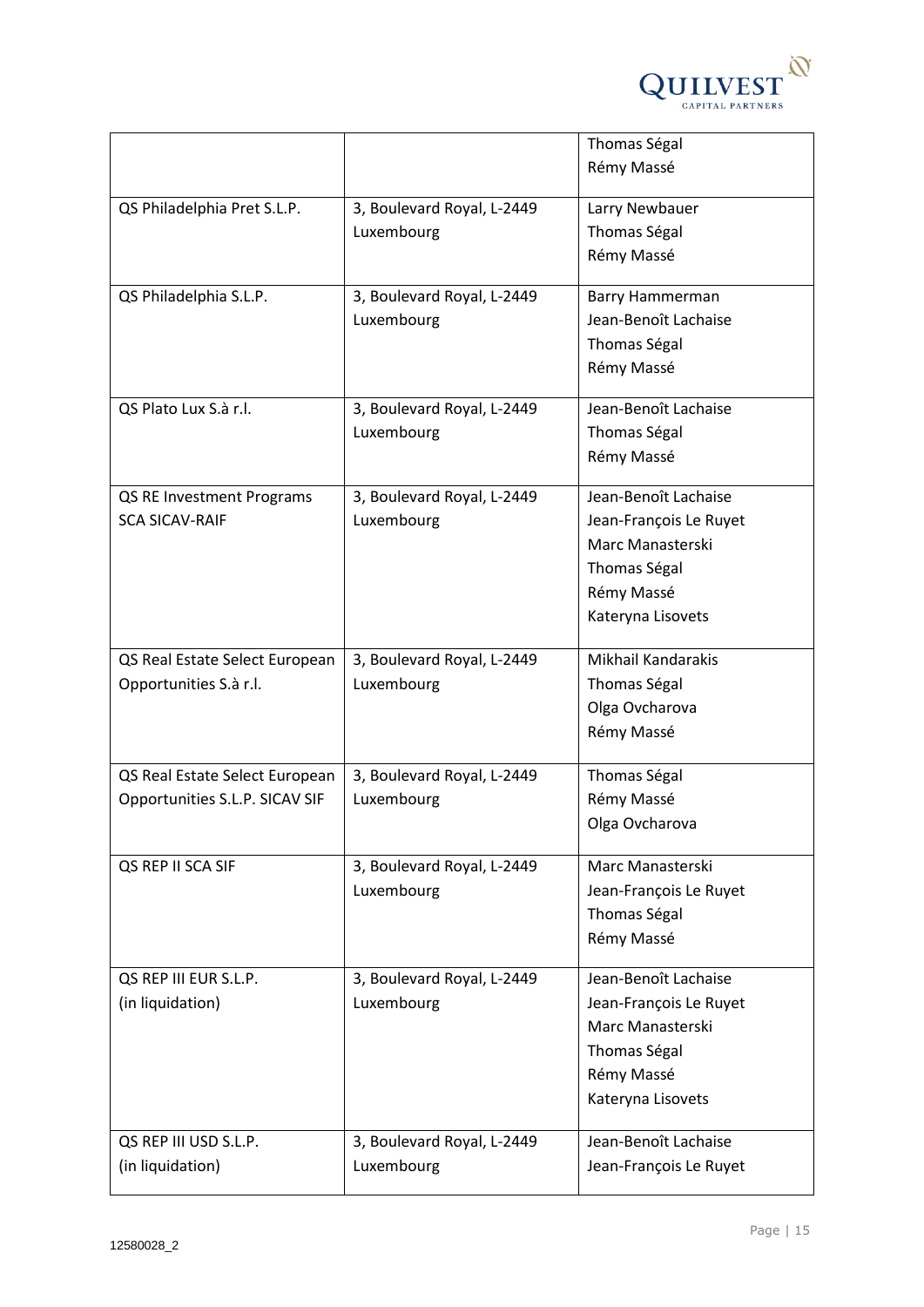

|                              |                                          | Marc Manasterski<br>Thomas Ségal<br>Rémy Massé<br>Kateryna Lisovets                           |
|------------------------------|------------------------------------------|-----------------------------------------------------------------------------------------------|
| QS REP SCA SIF               | 3, Boulevard Royal, L-2449<br>Luxembourg | Marc Manasterski<br>Jean-François Le Ruyet<br>Thomas Ségal<br>Rémy Massé<br>Kateryna Lisovets |
| QS Riverside S.à r.l.        | 17a, rue des Bains<br>L-1212 Luxembourg  | Rosalie Bacou                                                                                 |
| QS Riverside S.L.P.          | 3, Boulevard Royal, L-2449<br>Luxembourg | Jean-Benoît Lachaise<br>Jean-François Le Ruyet<br>Thomas Ségal<br>Rémy Massé                  |
| QS Stream S.L.P.             | 3, Boulevard Royal, L-2449<br>Luxembourg | Jean-Benoît Lachaise<br>Jean-François Le Ruyet<br>Thomas Ségal<br>Rémy Massé                  |
| QS Towers S.L.P.             | 3, Boulevard Royal, L-2449<br>Luxembourg | Jean-Benoît Lachaise<br>Jean-François Le Ruyet<br>Thomas Ségal<br>Rémy Massé                  |
| QS Tracking S.L.P.           | 3, Boulevard Royal, L-2449<br>Luxembourg | Jean-Benoît Lachaise<br>Jean-François Le Ruyet<br>Thomas Ségal<br>Rémy Massé                  |
| QS Trustees S.L.P.           | 3, Boulevard Royal, L-2449<br>Luxembourg | Jean-Benoît Lachaise<br>Jean-François Le Ruyet<br>Thomas Ségal<br>Rémy Massé                  |
| QS Witherspoon Equity S.L.P. | 3, Boulevard Royal, L-2449<br>Luxembourg | Barry Hammerman<br>Jean-Benoît Lachaise<br>Thomas Ségal<br>Rémy Massé                         |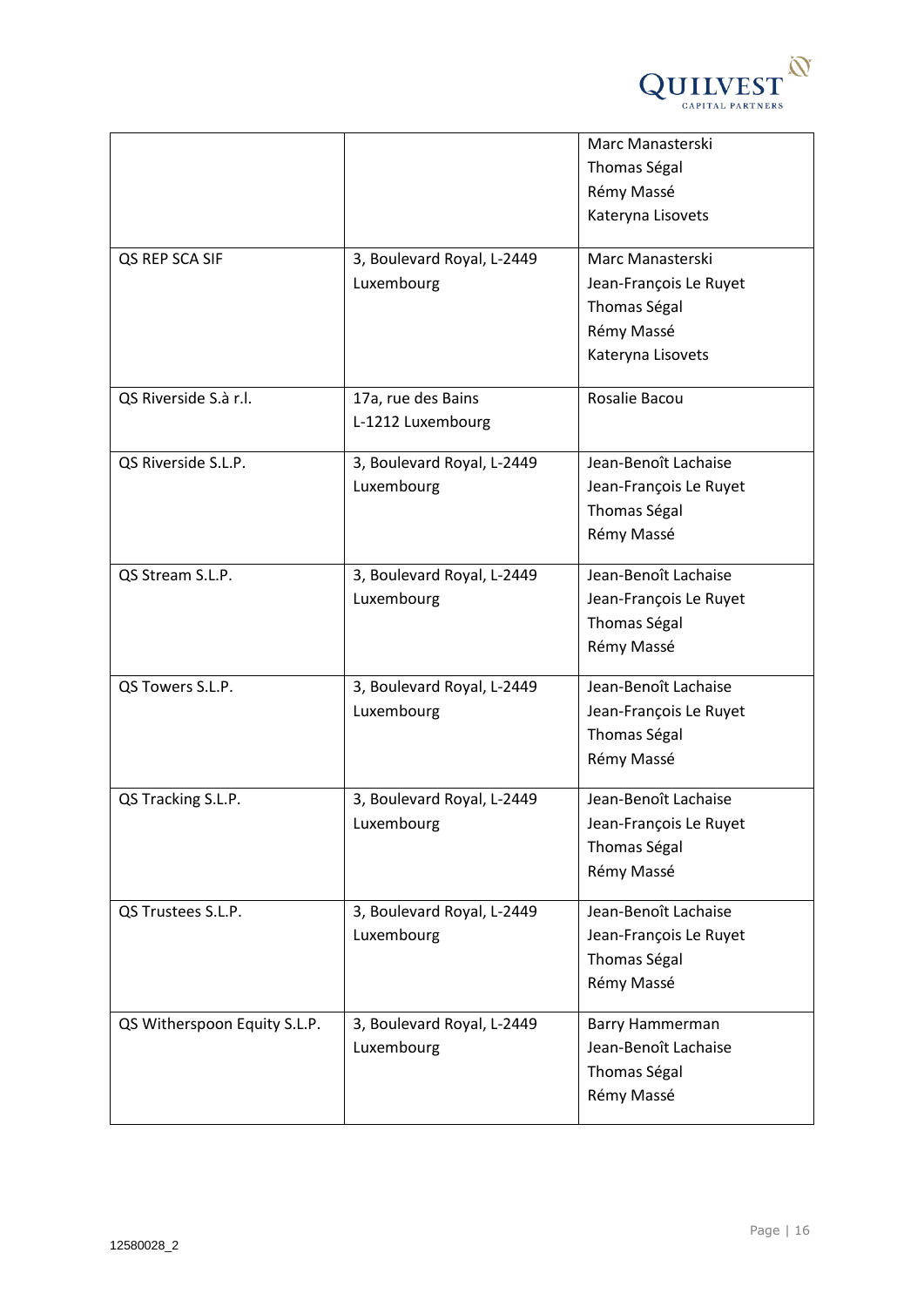

| QS Witherspoon Prêt S.L.P.      | 3, Boulevard Royal, L-2449 | Larry Newbauer            |
|---------------------------------|----------------------------|---------------------------|
|                                 | Luxembourg                 | Thomas Ségal              |
|                                 |                            | Rémy Massé                |
|                                 |                            |                           |
| QS Witherspoon S.L.P.           | 3, Boulevard Royal, L-2449 | <b>Barry Hammerman</b>    |
|                                 | Luxembourg                 | Jean-Benoît Lachaise      |
|                                 |                            | Thomas Ségal              |
|                                 |                            | Rémy Massé                |
| Quadra Mainz BZ S.à r.l.        | 3, Boulevard Royal, L-2449 | Thomas Ségal              |
|                                 | Luxembourg                 | Michael Kandarakis        |
|                                 |                            |                           |
| Quilvest European Partners      | 3, Boulevard Royal, L-2449 | Jean-Benoît Lachaise      |
| SICAR S.A.                      | Luxembourg                 | Thomas Ségal              |
|                                 |                            | Rémy Massé                |
| Quilvest Private Equity S.C.A., | 3, Boulevard Royal, L-2449 | Jean-Benoît Lachaise      |
| <b>SICAR</b>                    | Luxembourg                 | Jean-François Le Ruyet    |
|                                 |                            | Thomas Ségal              |
|                                 |                            | Rémy Massé                |
|                                 |                            |                           |
| <b>Quilvest Real Estate</b>     | 3, Boulevard Royal, L-2449 | Rosalie Bacou             |
| Opportunities (Europe) S.L.P.   | Luxembourg                 | Rémy Massé                |
|                                 |                            | Kateryna Lisovets         |
|                                 |                            | Paul Rosaci               |
| <b>Quilvest Real Estate</b>     | 3, Boulevard Royal, L-2449 | Rosalie Bacou             |
| Opportunities (US) S.L.P.       | Luxembourg                 | Rémy Massé                |
|                                 |                            | Kateryna Lisovets         |
|                                 |                            | Paul Rosaci               |
|                                 |                            |                           |
| QREO Herod JVCO S.à r.l.        | 3, Boulevard Royal, L-2449 | Rosalie Bacou             |
|                                 | Luxembourg                 | Kateryna Lisovets         |
|                                 |                            | Paul Rosaci               |
|                                 |                            | <b>Michael Kandarakis</b> |
|                                 |                            |                           |
| QREO Herod S.à r.l.             | 3, Boulevard Royal, L-2449 | Rosalie Bacou             |
|                                 | Luxembourg                 | Kateryna Lisovets         |
|                                 |                            | Paul Rosaci               |
| QS Hybrid Arch II SLP           | 3, Boulevard Royal, L-2449 | Jean-Benoît Lachaise      |
|                                 | Luxembourg                 | Jean-François Le Ruyet    |
|                                 |                            | Maninder Saluja           |
|                                 |                            | Carlos Heneine            |
|                                 |                            | Thomas Ségal              |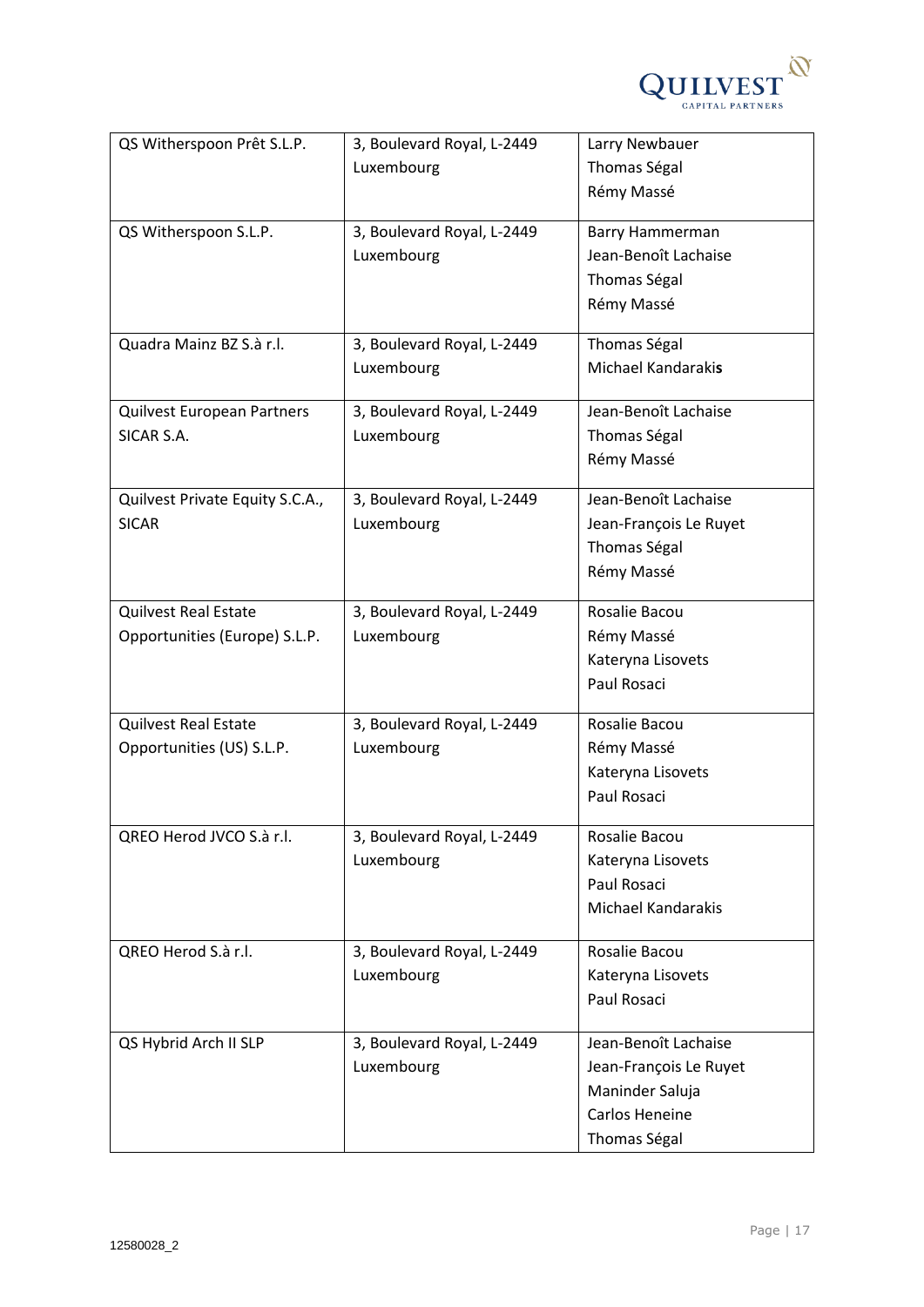

|  | Rémy Massé     |
|--|----------------|
|  | Catherine Shih |
|  |                |